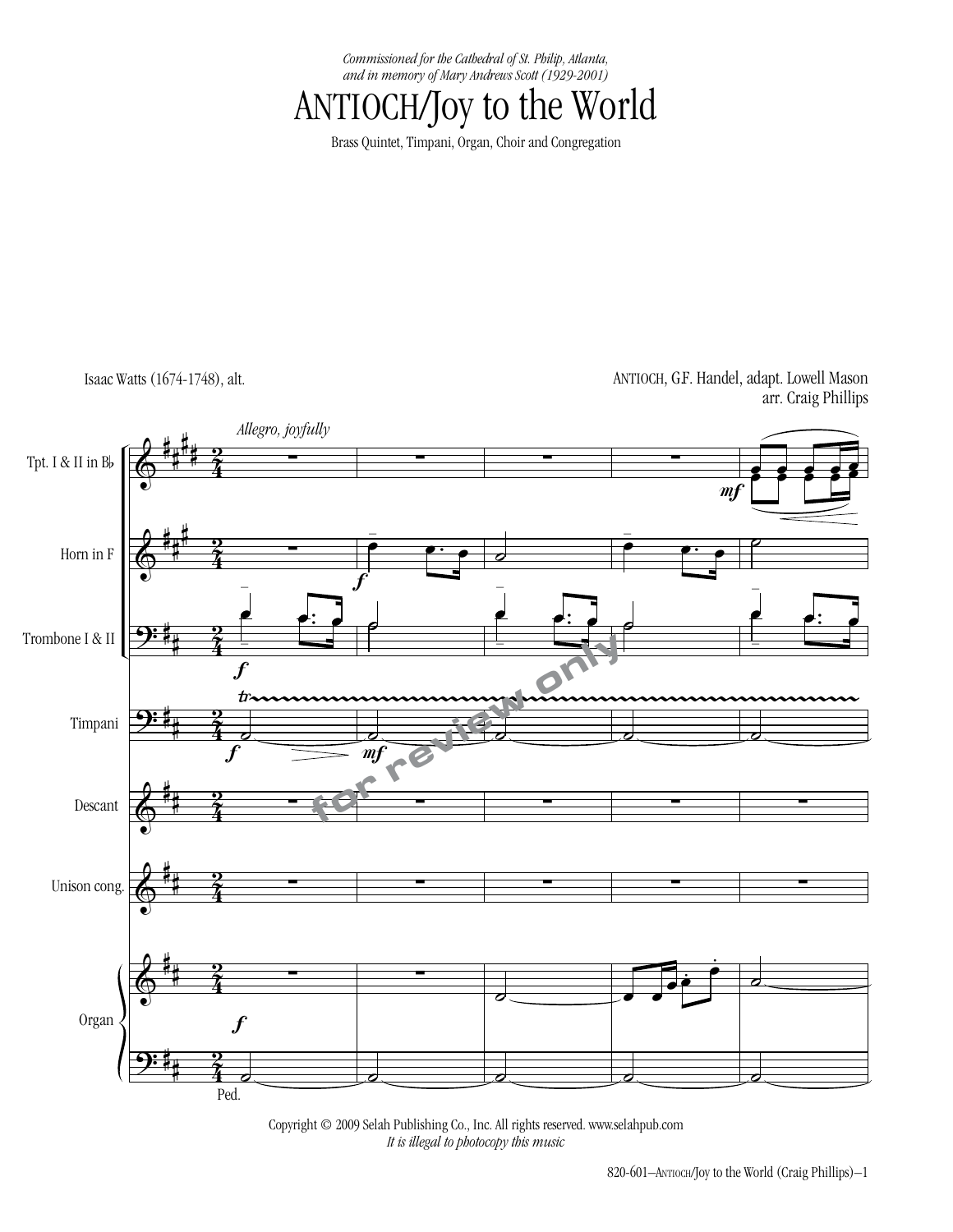

2–Antioch/Joy to the World (Craig Phillips)–820-601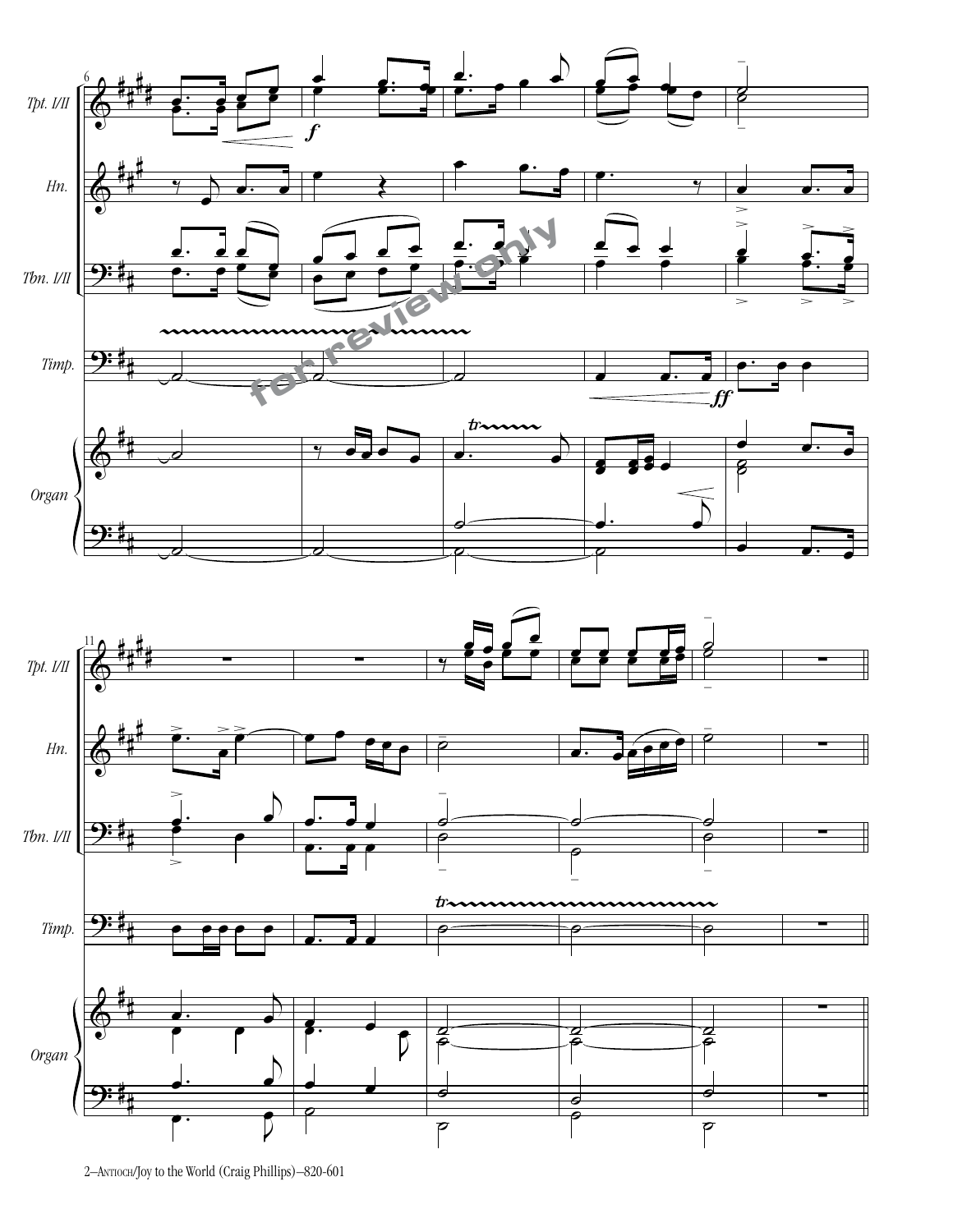